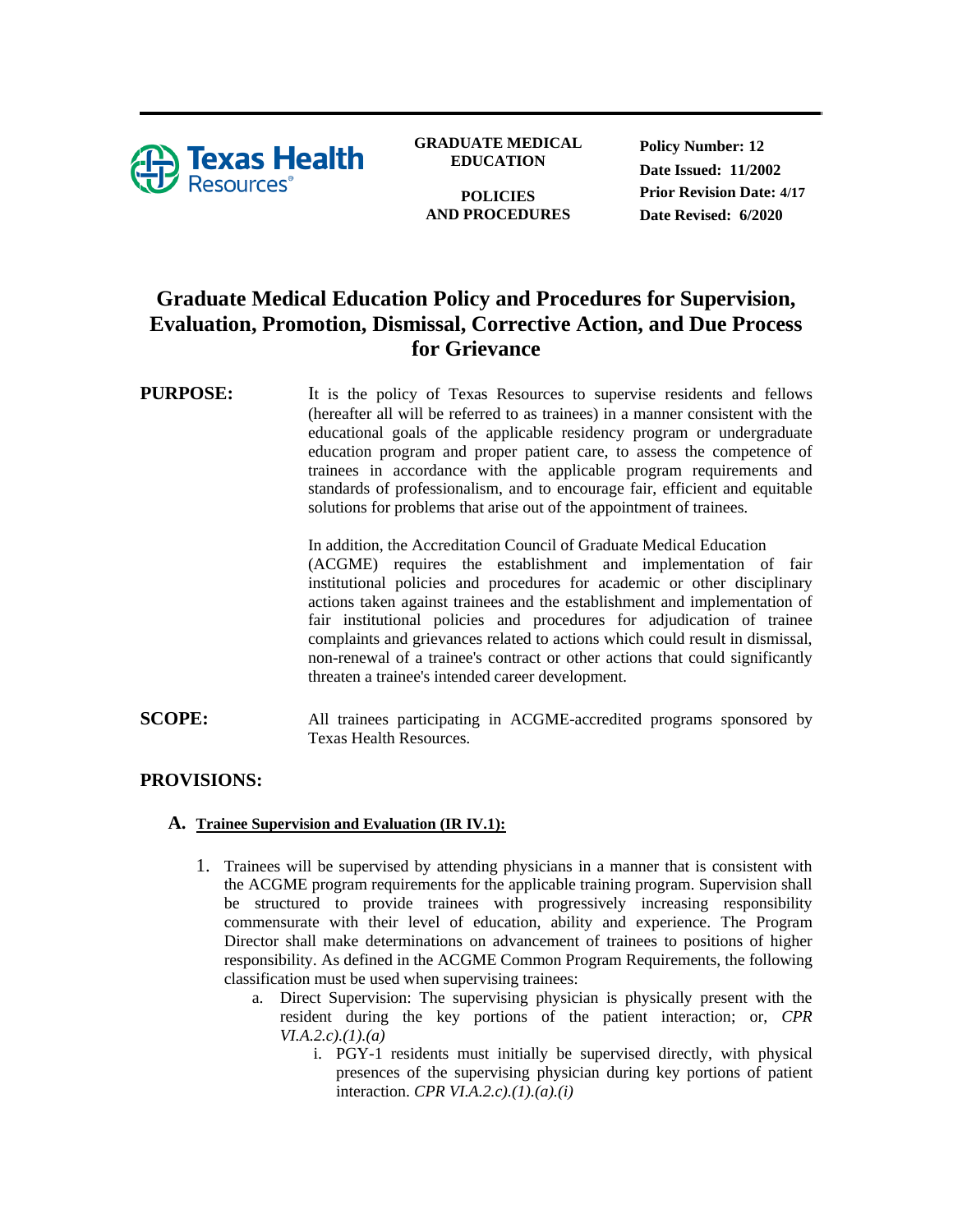the supervising physician and/or patient is not physically present with the resident and the supervising physician is concurrently monitoring the patient care through appropriate telecommunication technology *CPR VI.A.2.c).(1).(b)*

*[The Review Committee for each corresponding trainee program may further specify requirements in relation to Direct Supervision.]*

*[The Review Committee may choose to require either VI.A.2.c).(1).(a), or both VI.A.2.c).(1).(a) and VI.A.2.c).(1).(b)]*

- b. Indirect Supervision: the supervising physician is not providing physical or concurrent visual or audio supervision but is immediately available to the resident for guidance and is available to provide appropriate direct supervision.
- c. Oversight: the supervising physician is available to provide review of procedures/encounters with feedback provided after care is delivered.
- 2. The Program Director will provide explicit written descriptions of lines of responsibility for the care of patients, which shall be made clear to all members of the teaching teams. Each patient admitted to a trainee has his/her own private physician. This is the person with whom the trainee will communicate regarding patient care. There must be a prompt means of accessing input and assistance from these physicians.
- 3. Each trainee will be assigned a faculty supervisor for each rotation or clinical experience (inpatient or outpatient). The trainees shall be provided regular opportunities to meet with the faculty supervisor. The faculty supervisor will provide to the Program Director a written evaluation of each trainee's performance for the period that the trainee was under his or her direct supervision. The evaluations will be in a format that is uniform within the applicable department or division. Trainees will be provided an opportunity to review the evaluations. If the trainee disagrees with the substance of the evaluation, or any part thereof, the trainee may so indicate and provide written comments and/or an explanation to the Program Director indicating the basis for the disagreement.
- 4. The Committee to Evaluate Clinical Competence of the department or division (the "Committee") will meet periodically to review the written evaluations for each trainee. The Committee will advise the Program Director regarding the competence of each trainee's performance and make recommendations regarding advancement of the trainees.
- 5. The Program Director or his or her designee will counsel trainees individually on their performance at least twice annually during each year of training. The purpose of this counseling is to provide feedback on clinical performance and suggest ways to improve knowledge and skills. More frequent counseling may be held where the Program Director or his/her designee or the Committee determines that a problem exists that deserves more immediate attention.
- 6. Trainees may review records on their performance with permission from the department, but copies of the records may not be released. The evaluation process, and any action taken regarding a trainee's status in the program, including, but not limited to, probation, suspension, non-renewal and termination, is performed as "medical peer review" as that term is defined under Texas state law.

#### **B. Evaluation, Dismissal, Reappointment and Promotion (IV.C):**

1. The evaluation of each trainee will be made on a periodic basis and documented in trainee's record. This evaluation will be based upon overall performance, including observation of patient care and medical record documentation as assessed by Program faculty members, peer evaluations, and other methods appropriate to the specialty. If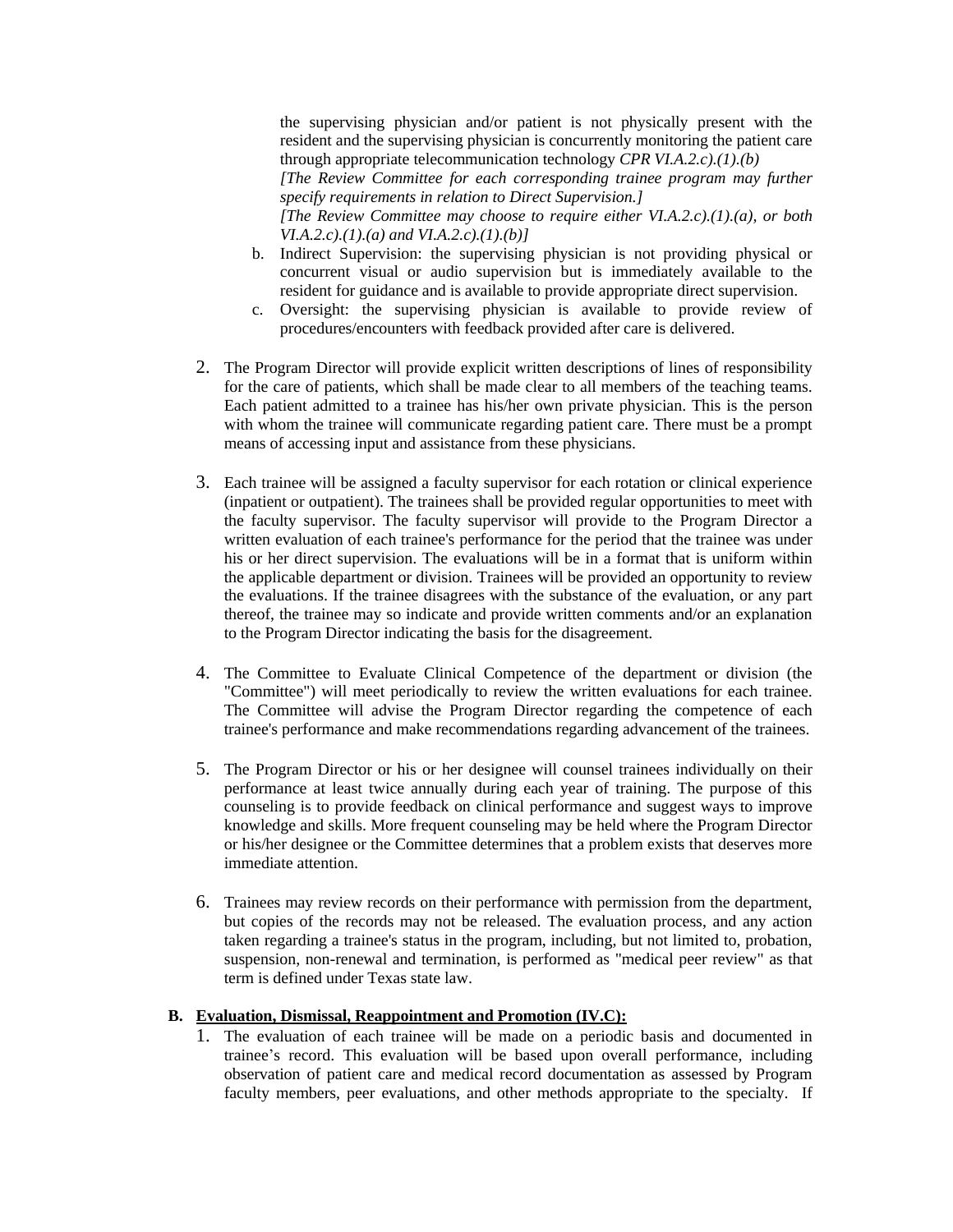trainee performance is considered unsatisfactory, counseling and corrective action up to and including termination of this Agreement may be imposed in accordance with Hospital policy.

- 2. Appointment, reappointment and promotion of trainee to a subsequent PGY level shall be based on several factors including evaluation of trainee and the recommendation of the Committee to Evaluate Clinical Competence, and in accordance with Hospital and Program policies as may be amended from time to time.
- 3. Each ACGME accredited program, sponsored by Teas Health Resources will have a Clinical Competency Committee that will establish specific criteria for trainee promotion. Criteria for promotion will include, but not be limited to:
	- a. Evaluations based on the six general competencies of the ACGME (patient care, medical knowledge, professionalism, practice-based learning and improvement, interpersonal and communication skills, and systems-based practice)
	- b. Achievement of milestones specific to their specialty/sub-specialty
	- c. Performance on examinations throughout the academic year

#### **C. Corrective Action:**

- 1. Conduct Subject to Corrective Action. Trainees may be subject to corrective action as a result of unsatisfactory academic performance and/or misconduct, including but not limited to issues involving knowledge, skills, scholarship, unethical conduct, illegal conduct, excessive tardiness and/or absenteeism, unprofessional conduct, job abandonment, or violation of applicable policies or procedures ( collectively "job performance").
- 2. Counseling Prior to Corrective Action. Where the Program Director determines that an adverse evaluation or evaluations indicate(s) unsatisfactory job performance in the program, the trainee may be requested to meet with a program representative for purposes of discussion and counseling regarding the Program Director's concerns prior to the imposition of any corrective action or disciplinary measures. The counseling conference serves as an opportunity to promote a mutual discussion regarding the specific issues or areas of concern, as well as to encourage mutual communications. The Program Director or the Committee will designate a representative from the program to conduct the counseling conference with the trainee. During the conference, the program representative will inform the trainee of the basis for the unsatisfactory performance assessment and may advise the trainee regarding any corrective action that is being considered. The trainee will have an opportunity to respond to the issues raised and may offer any explanation and/or additional information regarding the facts and/or circumstances surrounding the trainee's job performance. The trainee may elect to submit a written statement in response to the conference to the program representative. The program representative will document the events of the counseling conference and any required action by the trainee in a written summary, a copy of which will be retained in the trainee's file. Counseling is not a prerequisite to the imposition of corrective action.
- 3. Referral for Investigation. The Program Director, the Committee, or the Department Chairperson shall refer allegations of (i) sexual harassment or unlawful discrimination made against a trainee for investigation by the Human Resources Department of Texas Health Resources in accordance with Texas Health Resources Policies and Procedures, and (ii) substance abuse or other impairment of a trainee for investigation and handling by the Impaired Physician's Advisory Committee of Texas Health Resources.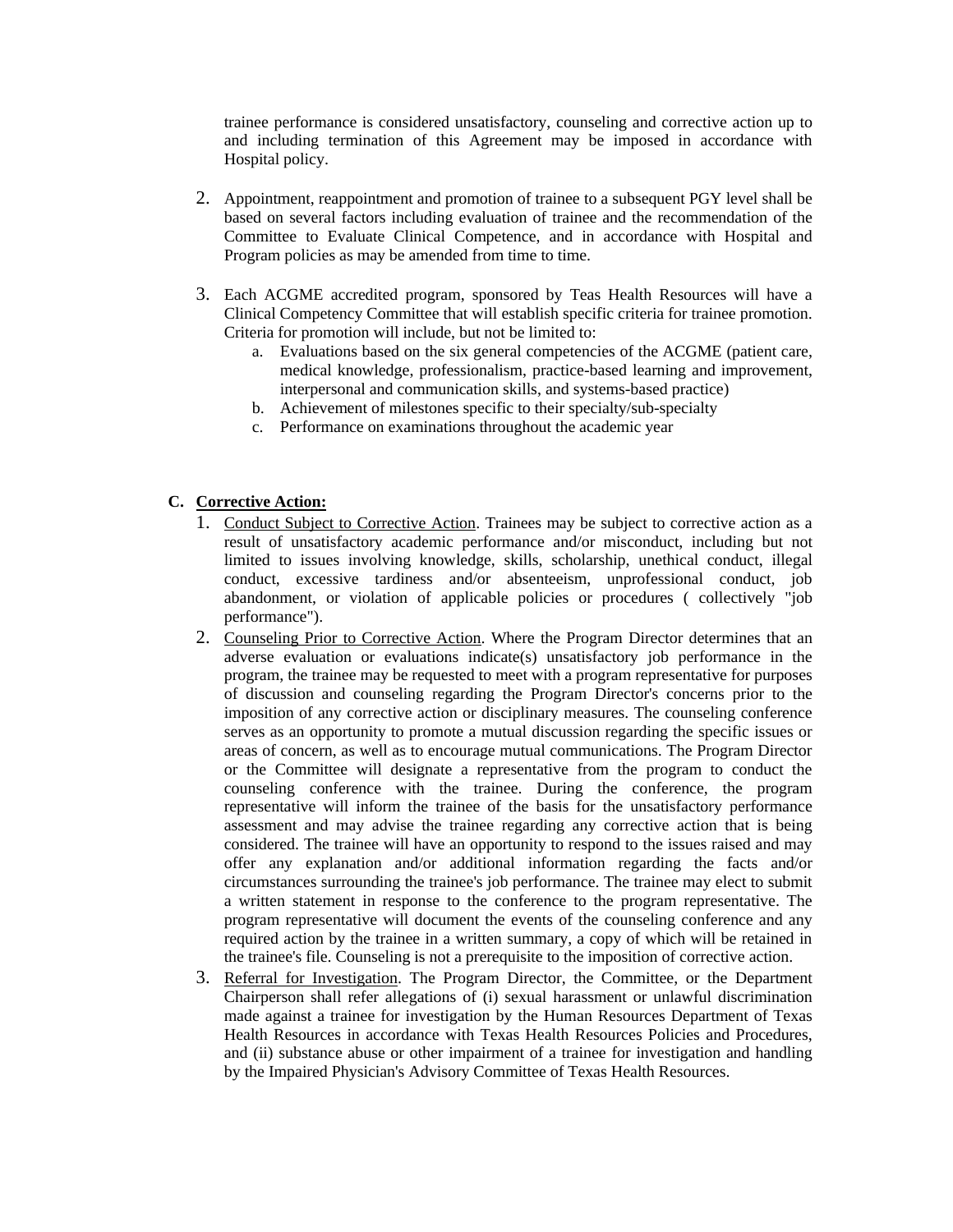- 4. Imposition of Corrective Action. "Corrective action" may include, but not be limited to probation, suspension, non-renewal of contract, or dismissal from the program. In the event the Program Director determines at any time that corrective action is warranted with regard to a trainee, the Program Director will provide written notice to the trainee stating: (i) the specific corrective action to be taken, (ii) the reason(s) for the corrective action, (iii) notice of the trainee's right to an appeal of the corrective action, (iv) that failure to request a hearing constitutes waiver of all rights to appeal. In the event that the Program Director determines that the trainee's job performance presents a threat to patient safety or welfare, the trainee may be immediately removed from the patient care environment pending a corrective action determination. In addition, the following supplemental requirements shall apply for each of the following corrective action measures:
	- a. *Probation or Suspension*. Probation is where the trainee is formally notified that there are identified areas of unsatisfactory job performance requiring remediation and/or improvement if the trainee is to continue in the program. Suspension is where the trainee is temporarily not permitted to perform his or her duties due to unsatisfactory performance requiring remediation and/or improvement if the trainee is to continue in the program. The notice to the trainee of either probation or suspension will set a commencement date and duration period for the probation or suspension status and describe the specific remedial action or improvement that is required during this time period.

The Program Director will re-evaluate the trainee at the end of the probation or suspension period and make a determination to (i) continue the probation or suspension period, (ii) remove the trainee from probation or suspension status, or (iii) impose another corrective action measure. The Program Director's decision will be documented in the file and communicated in writing to the trainee and the Committee chairperson.

- b. *Dismissal*. Notice of dismissal of a trainee from the program will include the effective date of the dismissal.
- **D. Appeal of Corrective Action:** A trainee has the right to appeal, any measure of corrective action imposed. The procedures governing the process for trainee appeals of corrective action determinations are set forth in the Appeal Procedures, a copy of which is attached as Appendix A.
- **E. Non-renewal of Contracts.** In the event the Program Director, the Committee, and/or The Department Chairperson elects not to renew a trainee's contract for the next year, the Program Director will provide the trainee with written notice of this decision. Notice must be provided to the trainee at least four (4) months prior to the expiration date of the current contract, unless the primary reason for the non-renewal occurs within the four ( 4) months prior to the expiration date, in which case the Program Director must provide the trainee with as much written notice of the non-renewal prior to the expiration date as the circumstances will reasonably allow.

## **F. Trainee Grievances (IR IV.D)**

1. **General Grievances.** If a trainee has a complaint or grievance related to matters other than performance, corrective action, discrimination or sexual harassment, the trainee should first attempt to resolve it by consulting with the Chief Resident(s)/Fellow(s) or the Program Director. If the trainee is unable to resolve it at that level, the trainee should then present the grievance to the Graduate Medical Education (GME) Coordinator who will